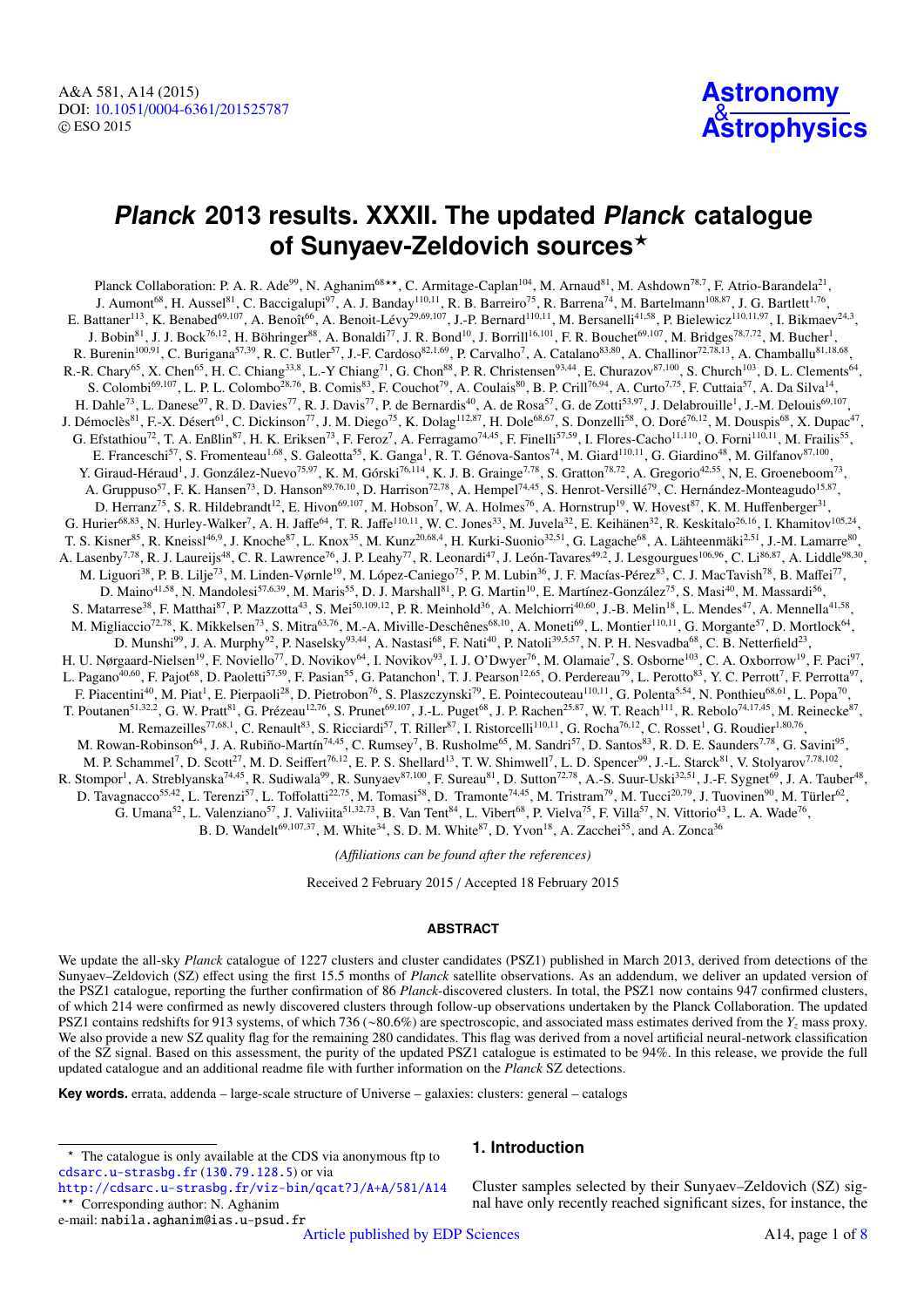Early SZ (ESZ) catalogue from the *Planck* Satellite<sup>[1](#page-1-0)</sup> [\(Planck](#page-6-0) [Collaboration VIII](#page-6-0) [2011;](#page-6-0) [Planck Collaboration XXIX](#page-6-1) [2014\)](#page-6-1), and catalogues from the South Pole Telescope (SPT; [Reichardt](#page-6-2) [et al.](#page-6-2) [2013;](#page-6-2) [Bleem et al.](#page-5-0) [2015\)](#page-5-0) and the Atacama Cosmology Telescope (ACT; [Marriage et al.](#page-6-3) [2011;](#page-6-3) [Hasselfield et al.](#page-6-4) [2013\)](#page-6-4). These are now considered as new reference samples for cluster studies and associated cosmological analyses.

The present note describes updates to the construction and properties of the *Planck* catalogue of SZ sources PSZ1 (hereafter PXXIX2013, [Planck Collaboration XXIX](#page-6-1) [2014\)](#page-6-1), released in March 2013 as part of the first *Planck* data delivery. The PSZ1 catalogue contains 1227 entries, including 683 so-called previously known clusters. This category corresponds to the association of *Planck* SZ source detections with known clusters from the literature. The association is set to the first identifier as defined in the hierarchy adopted by PXXIX2013, namely: (i) identification with MCXC clusters (Piff[aretti et al.](#page-6-5) [2011\)](#page-6-5); (ii) identification with Abell and Zwicky objects; (iii) identification with clusters derived from SDSS-based catalogues (primarily from [Wen](#page-6-6) [et al.](#page-6-6) [2012\)](#page-6-6); (iv) identification with clusters from SZ catalogues [\(Hasselfield et al.](#page-6-4) [2013;](#page-6-4) [Reichardt et al.](#page-6-2) [2013\)](#page-6-2); (v) searches in the NED and SIMBAD databases. Considerable added value, including consolidated redshift values, has been obtained by compiling ancillary information. These redshifts include spectroscopic, photometric, and estimated values. Spectroscopic redshifts were preferentially reported, even when they were obtained from the measurement of a single galaxy. Photometric and estimated redshifts refer to values obtained from photo-*z* codes or red sequence estimates, respectively. Masses were computed for all clusters with redshift values.

Since its delivery in March 2013, we have continued to update the PSZ1 catalogue by focusing on the confirmation of newly discovered clusters in PSZ1. This process has first involved updating the redshifts of some previously known clusters (Sect. [2\)](#page-1-1). We also made use of recent results from dedicated follow-up observations conducted by the Planck Collaboration with the RTT150 [\(Planck Collaboration Int. XXVI](#page-6-7) [2015\)](#page-6-7) and ENO telescopes (Planck Collaboration, in prep.), which together allowed us to observe and measure estimated, photometric, and spectroscopic redshifts for ∼150 PSZ1 sources (Sect. [3.1\)](#page-1-2). In addition, we used published results from PanSTARRS [\(Liu et al.](#page-6-8) [2015\)](#page-6-8) and from the latest SPT catalogue [\(Bleem et al.](#page-5-0) [2015\)](#page-5-0), as described in Sects. [3.3](#page-2-0) and [3.4.](#page-2-1) For all clusters with redshifts, we computed the estimated masses using the  $Y<sub>z</sub>$  mass proxy (Arnaud et al., in prep. and PXXIX2013; Sect. [4\)](#page-2-2). Finally, we revisited the cluster-candidate classification scheme, which in PXXIX2013 was organised into three classes (*class-*1, 2, 3) in order of decreasing reliability. As described in Sect. [5,](#page-2-3) we now used the SZ spectral energy distribution (SED) to refine the quality assessment of the cluster candidates by adopting a new quality flag derived from the artificial neural-network analysis developed by [Aghanim et al.](#page-5-1) [\(2015\)](#page-5-1). In Appendix A, we describe the updated PSZ1 catalogue including the new fields, specifying the redshift type and associated reference.

# <span id="page-1-1"></span>**2. Redshift updates for previously known clusters**

In the external validation process performed in PXXIX2013, a total of 683 PSZ1 sources were associated with clusters published in X-ray, optical, or SZ catalogues or with clusters found in the NED or SIMBAD databases. We refer to these as previously known clusters. Their redshifts, when available, were compiled from the literature and a consolidated value, preferencially spectroscopic, was provided with the PSZ1 catalogue. In the present update, we first re-examine the previously known clusters of the PSZ1 catalogue.

The dedicated follow-up of *Planck* PSZ1 clusters with RTT150 described in [Planck Collaboration Int. XXVI](#page-6-7) [\(2015\)](#page-6-7) provided updates to the redshifts of 19 previously known clusters. The follow-up of *Planck* PSZ1 clusters with ENO telescopes additionally updated the redshifts of five previously known clusters.

We updated the redshifts of ten PSZ1 sources associated with SPT clusters provided in [Bleem et al.](#page-5-0) [\(2015\)](#page-5-0). Finally, we queried the NED and SIMBAD databases and searched in the cluster catalogues constructed from the SDSS data [\(Wen et al.](#page-6-6) [2012](#page-6-6) and [Rozo et al.](#page-6-9) [2014\)](#page-6-9) for additional spectroscopic redshifts. When these were available, we report them in the updated version of the PSZ1 catalogue. The full process led us to change the redshifts of 34 previously known PSZ1 clusters. We also changed the published photometric redshift of one ACT cluster (ACT-CL J0559-5249) to a spectroscopic redshift value.

In summary, 69 sources from the PSZ1 catalogue associated with previously known clusters now have updated redshifts. Most of these consist of updates from photometric to spectroscopic values; however, eight redshifts were measured for the first time for previously known clusters.

#### **3. Planck-discovered clusters**

The PSZ1 catalogue contained 366 cluster candidates, classified as *class-*1 to 3 in order of decreasing reliability, and 178 *Planck*discovered clusters confirmed mostly with dedicated follow-up programmes undertaken by the Planck Collaboration. Since the delivery of the PSZ1 catalogue in March 2013, a number of additional confirmations, including results from the community, were performed and redshifts were updated from photometric to spectroscopic values.

Combining the results from follow-up with the RTT150 [\(Planck Collaboration Int. XXVI](#page-6-7) [2015\)](#page-6-7), ENO telescopes (Planck Collaboration, in prep.), [Liu et al.](#page-6-8) [\(2015\)](#page-6-8), [Rozo et al.](#page-6-9) [\(2014\)](#page-6-9), and [Bleem et al.](#page-5-0) [\(2015\)](#page-5-0), a total of 86 PSZ1 sources have been newly confirmed as *Planck-*discovered clusters with measured photometric or spectroscopic redshifts.

#### <span id="page-1-4"></span><span id="page-1-3"></span><span id="page-1-2"></span>3.1. From RTT150 results

As part of the Planck Collaboration optical follow-up programme, candidates were observed with the Russian Turkish Telescope (RTT150<sup>[2](#page-1-3)</sup>, [Planck Collaboration Int. XXVI](#page-6-7) [2015\)](#page-6-7) within the Russian quota of observational time, provided by the Kazan Federal University and Space Research Institute (IKI, Moscow). Direct images and spectroscopic redshift measurements were obtained using the TÜBİTAK Faint Object Spectrograph and Camera ( $T\bar{F}OSC^3$  $T\bar{F}OSC^3$ ). For the clusters with

<span id="page-1-0"></span>Planck (<http://www.esa.int/Planck>) is a project of the European Space Agency (ESA) with instruments provided by two scientific consortia funded by ESA member states (in particular the lead countries France and Italy), with contributions from NASA (USA) and telescope reflectors provided by a collaboration between ESA and a scientific consortium led and funded by Denmark.

<sup>2</sup> <http://hea.iki.rssi.ru/rtt150/en/index.php>

<sup>3</sup> <http://hea.iki.rssi.ru/rtt150/en/>

<index.php?page=tfosc>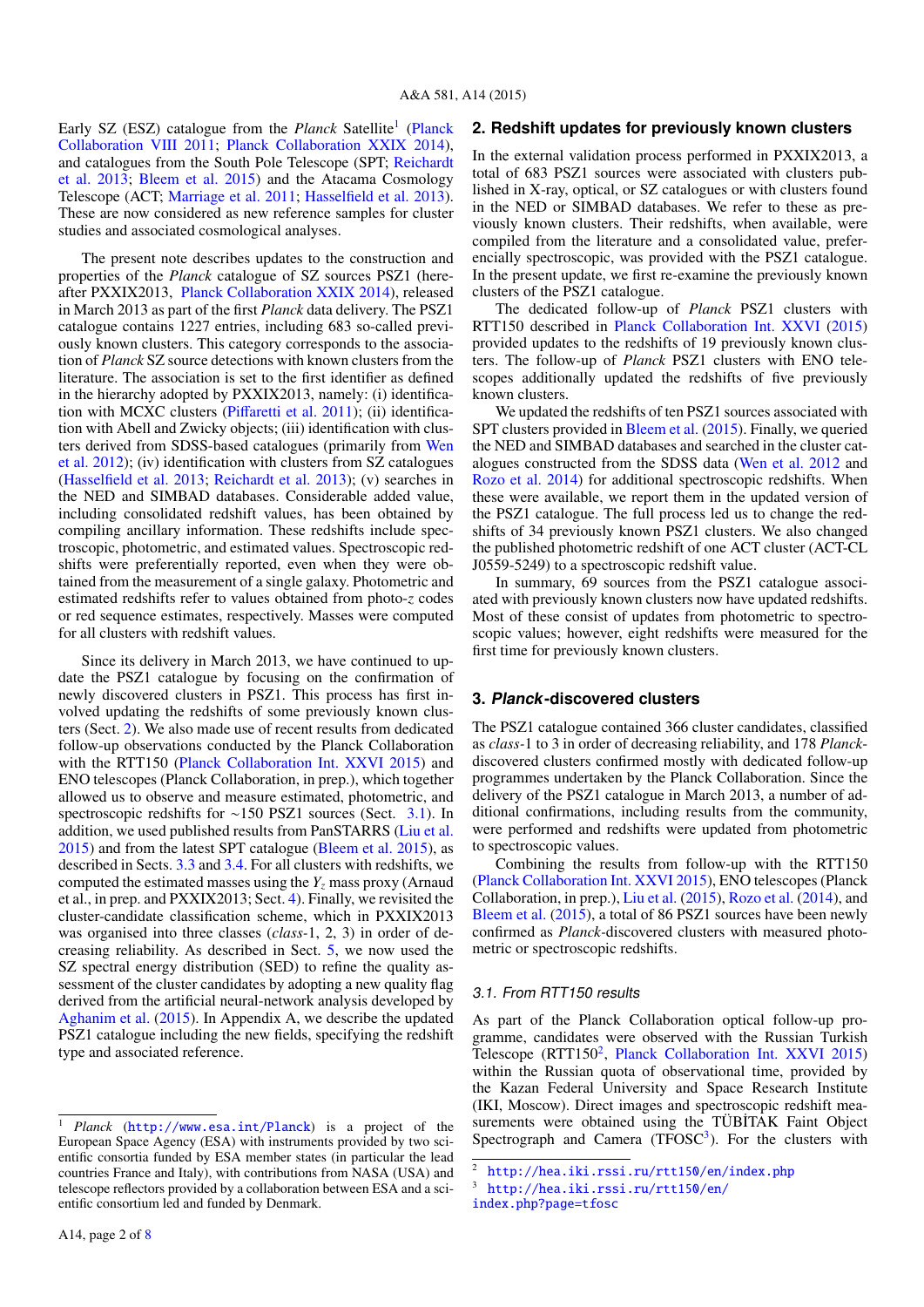the highest redshift, complementary spectroscopic observations were performed with the BTA 6 m telescope of the SAO RAS using the SCORPIO focal reducer and spectrometer [\(Afanasiev](#page-5-2) [& Moiseev](#page-5-2) [2005\)](#page-5-2).

These observations have confirmed and provided redshifts for a total of 24 new candidates. Eleven of these have spectroscopic redshifts. We have updated the PSZ1 catalogue by including these newly obtained redshifts.

#### 3.2. From ENO telescopes

As part of the Planck Collaboration optical follow-up programme, candidates were also observed at European Northern Observatory  $(ENO<sup>4</sup>)$  $(ENO<sup>4</sup>)$  $(ENO<sup>4</sup>)$  telescopes, both in imaging (at IAC80, INT, and WHT) and spectroscopy (at NOT, GTC, INT, and TNG). The observations were obtained as part of proposals for the Spanish CAT time and of an International Time Programme (ITP), accepted by the International Scientific Committee of the Roque de los Muchachos and Teide observatories. We summarise here the main results of these observing programmes. More details will be presented in a companion article (Planck Collaboration, in prep.).

These observations have confirmed and provided new redshifts for a total of 26 candidates, which are reported in the updated PSZ1 catalogue. These include the confirmation of 12 SZ sources as newly discovered clusters: two *class* 1 high-reliability candidates, five *class* 2, and five *class* 3 candidates.

#### <span id="page-2-0"></span>3.3. From PanSTARRS

Based on data from the Panoramic Survey Telescope and Rapid Response System (PanSTARRS, [Kaiser et al.](#page-6-10) [2002\)](#page-6-10), [Liu et al.](#page-6-8) [\(2015\)](#page-6-8) have searched for optical confirmation of the 237 *Planck* SZ detections that overlap the PanSTARRS footprint.

We only report here the photometric redshifts for unambiguously confirmed clusters. Of these, 15 objects were included in the RTT150 follow-up, for which the redshifts are published in [Planck Collaboration Int. XXVI](#page-6-7) [\(2015\)](#page-6-7), and three objects were included in the ESO follow-up described above. In these cases, we report the Planck Collaboration follow-up redshift values in the updated PSZ1 catalogue. An additional two *Planck* clusters confirmed by PanSTARRS have a counterpart in the [Rozo et al.](#page-6-9) [\(2014\)](#page-6-9) catalogue, with spectroscopic redshifts that we update in the PSZ1 catalogue.

A total of 40 Planck-discovered clusters are confirmed, for the first time, by [Liu et al.](#page-6-8) [\(2015\)](#page-6-8) in the PanSTARRS survey. All of these have photometric redshifts that we have reported in the updated PSZ1 catalogue.

#### <span id="page-2-4"></span><span id="page-2-1"></span>3.4. From SPT

A new catalogue of SZ clusters detected with the South Pole Telescope (SPT) cluster catalogue was published in [Bleem et al.](#page-5-0) [\(2015\)](#page-5-0). It provides an ensemble of spectroscopic and photometric redshifts. Four candidate *class* 1 and 2 clusters from the PSZ1 catalogue were confirmed and have photometric redshifts in [Bleem et al.](#page-5-0) [\(2015\)](#page-5-0). These are included in the updated PSZ1 catalogue.

# <sup>4</sup> ENO: <http://www.iac.es/eno.php?lang=en>

#### 3.5. From SDSS-RedMapper catalogue

Comparison with the SDSS-based catalogue from [Rozo et al.](#page-6-9) [\(2014\)](#page-6-9) provided confirmation and new redshift values for five Planck-discovered clusters. This includes confirmation of two *Planck* cluster-candidates (one *class* 2 and one *class* 3 candidate). We use the spectroscopic redshift values available in the [Rozo et al.](#page-6-9) [\(2014\)](#page-6-9) in the updated PSZ1 catalogue.

#### <span id="page-2-2"></span>**4. Mass estimate**

The size-flux degeneracy discussed for example in [Planck](#page-6-0) [Collaboration VIII](#page-6-0) [\(2011\)](#page-6-0) and PXXIX2013 can be broken when *z* is known, using the  $M_{500} - D_A^2 Y_{500}$  relation between  $\theta_{500}$  and  $Y_{500}$  see (Arnaud et al. in prep.) The  $Y_{500}$  parameter deand *Y*<sub>500</sub> see (Arnaud et al., in prep.). The *Y*<sub>500</sub> parameter, denoted  $Y_z$ , is derived from the intersection of the  $M_{500}-D_A^2Y_{500}$ relation and the size-flux degeneracy curve. The SZ mass proxy  $Y_z$  is equivalent to the X-ray mass proxy  $Y_x$ .

For all the *Planck* clusters with redshifts,  $Y_z$  was computed assuming a flat universe with  $h = 0.7$ ,  $\Omega_{\rm m} = 0.3$  and  $\Omega_{\Lambda} =$ <sup>0</sup>.7, allowing us to derive an homogeneously defined SZ mass proxy, denoted  $M_{500}^{Y_z}$ , based on X-ray calibration of the scaling relations (see discussion in  $PXXIX2013$  $PXXIX2013$  $PXXIX2013$ )<sup>[5](#page-2-5)</sup>. We show in Fig. 2 the distribution of masses obtained from the SZ-based mass proxy for all clusters with redshifts. Note that since we used an X-ray calibration of the scaling relations, these masses are uncorrected for any bias due to the assumption of hydrostatic equilibrium in the X-ray mass analysis. The shaded black area shows the distribution of masses for clusters with redshifts higher than 0.5. They represent a total of 78 clusters.

#### <span id="page-2-3"></span>**5. Cluster candidates**

Since the delivery of the *Planck* catalogue and with the confirmation in this addendum of 86 candidates as new clusters, the updated PSZ1 catalogue now contains 280 cluster candidates. In the original PSZ1, these latter were classified as *class* 1 to 3 in order of decreasing reliability; the reliability being defined empirically from the combination of internal *Planck* quality assessment and ancillary information (e.g., searches in RASS, WISE, SDSS data). The updated PSZ1 catalogue contains 24 highquality (*class* 1) SZ detections, whereas lower reliability *class* 2 and 3 candidates represent 130 and 126 SZ sources, respectively.

<span id="page-2-5"></span>With the updated PSZ1 catalogue, we now provide a new objective quality assessment of the SZ sources derived from an artificial neural-network analysis. The construction, training, and validation of the network is based on the analysis of the SED of the SZ signal in the *Planck* channels. The implementation is discussed in detail by [Aghanim et al.](#page-5-1) [\(2015\)](#page-5-1). The neural network was trained with an ensemble of three samples: the confirmed clusters in the PSZ1 calatogue with a good or high-quality SZ signal; the *Planck* Catalogue of Compact Sources catalogue, which represents detections in the IR and those induced by radio source; and random positions on the sky as examples of noiseinduced, very low-reliability detections.

In practice, we provide for each SZ source of the updated PSZ1 catalogue a neural-network quality flag,  $Q_N$ , defined as in [Aghanim et al.](#page-5-1) [\(2015\)](#page-5-1). This flag separates the high-quality SZ detections from the low-quality sources such that  $Q_N < 0.4$ 

<sup>5</sup> For a few clusters with redshifts that show pathological 2D posteriors, it was not possible to estimate realistic masses.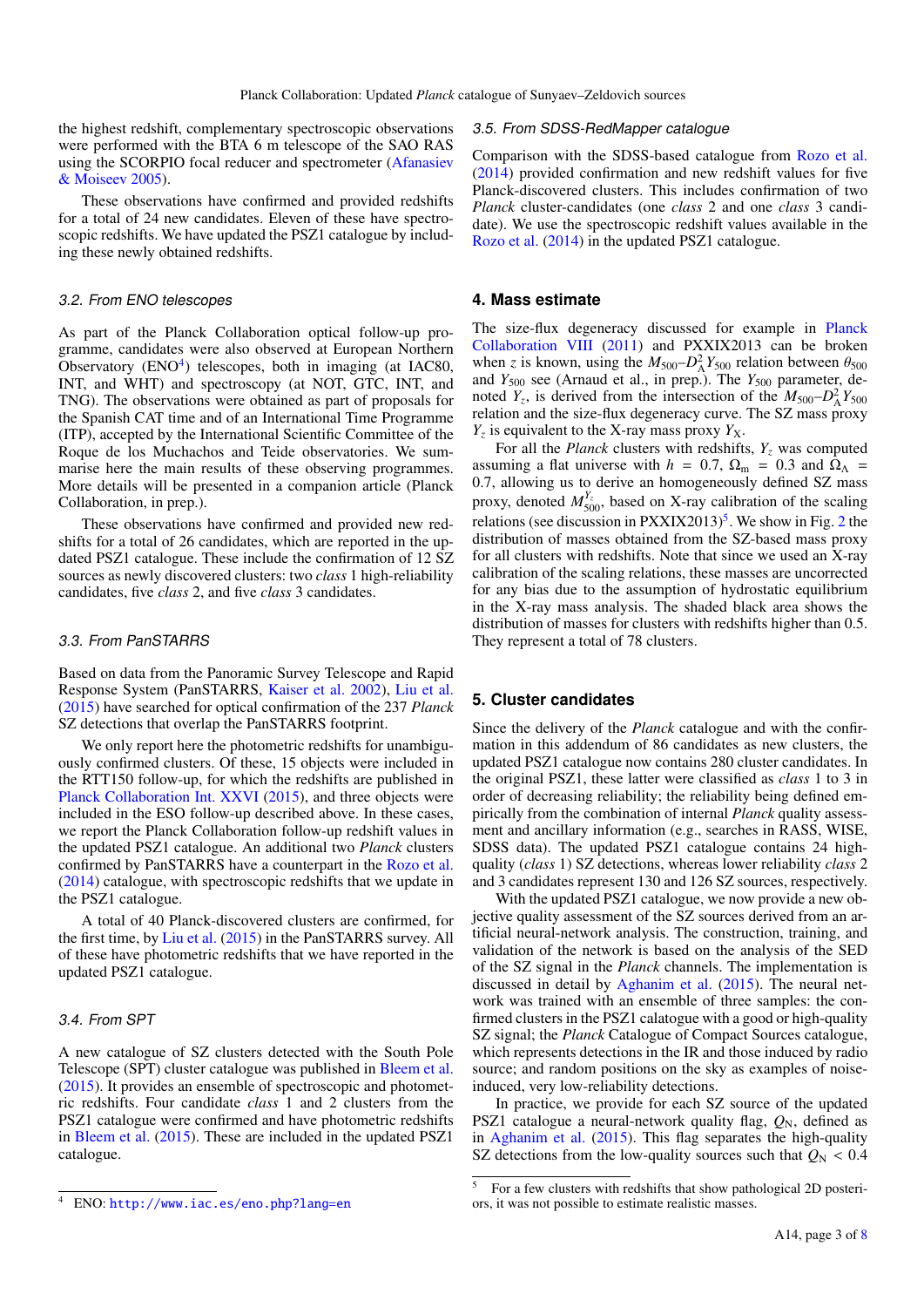<span id="page-3-1"></span>

[Fig. 1.](http://dexter.edpsciences.org/applet.php?DOI=10.1051/0004-6361/201525787&pdf_id=1) Distribution in the *M*–*z* plane of the *Planck* SZ cluster catalogue (open red circles; [Planck Collaboration XXIX](#page-6-1) [2014\)](#page-6-1) compared with those from SPT (black; [Reichardt et al.](#page-6-2) [2013;](#page-6-2) [Bleem et al.](#page-5-0) [2015\)](#page-5-0) and ACT (green; [Marriage et al.](#page-6-3) [2011;](#page-6-3) [Hasselfield et al.](#page-6-4) [2013\)](#page-6-4), MaDCoWS (yellow; [Brodwin et al.](#page-5-3) [2015\)](#page-5-3), and NORAS and REFLEX from the MCXC meta-catalogue (blue; Piff[aretti et al.](#page-6-5) [2011](#page-6-5) and references therein). Some clusters may appear several times as distinct points as a result of differences in the mass estimate between surveys. The black dotted lines show the *Planck* mass limit for the medium-deep survey zone at 20% completeness (as defined in [Planck Collaboration XXIX](#page-6-1) [2014\)](#page-6-1) for a redshift limit of  $z = 0.5$ .

<span id="page-3-0"></span>

[Fig. 2.](http://dexter.edpsciences.org/applet.php?DOI=10.1051/0004-6361/201525787&pdf_id=2) Distribution of redshifts (*left panel*) and masses (*right panel*) for the *Planck* SZ clusters. The black shaded area represents the population of clusters with redshift higher than 0.5 (*right panel*) and mass higher than  $5 \times 10^{14} M_{\odot}$  (*left panel*).

identifies low-reliability SZ sources with a high degree of success. Figure [4](#page-5-4) summarises the number of sources for each class of *Planck* cluster-candidates that are below and above the threshold value of  $Q_N = 0.4$ . The *class* 1 cluster-candidates all have  $Q_N$  > 0.4, except for one source, for which  $Q_N$  = 0.39. The fraction of good  $Q_N > 0.4$  SZ detections in the *class* 2 category is about 80%, while the fraction of  $Q_N > 0.4$  candidates drops to about 30% for the *class* 3 cluster-candidates.

## **6. Summary**

We have updated the *Planck* catalogue of SZ-selected sources detected in the first 15.5 months of observations. The catalogue contains 1227 detections and was validated using external X-ray and optical/NIR data, alongside a multi-frequency follow-up programme for confirmation.

The updated PSZ1 catalogue now contains 947 confirmed clusters, including 264 brand-new clusters, of which 214 have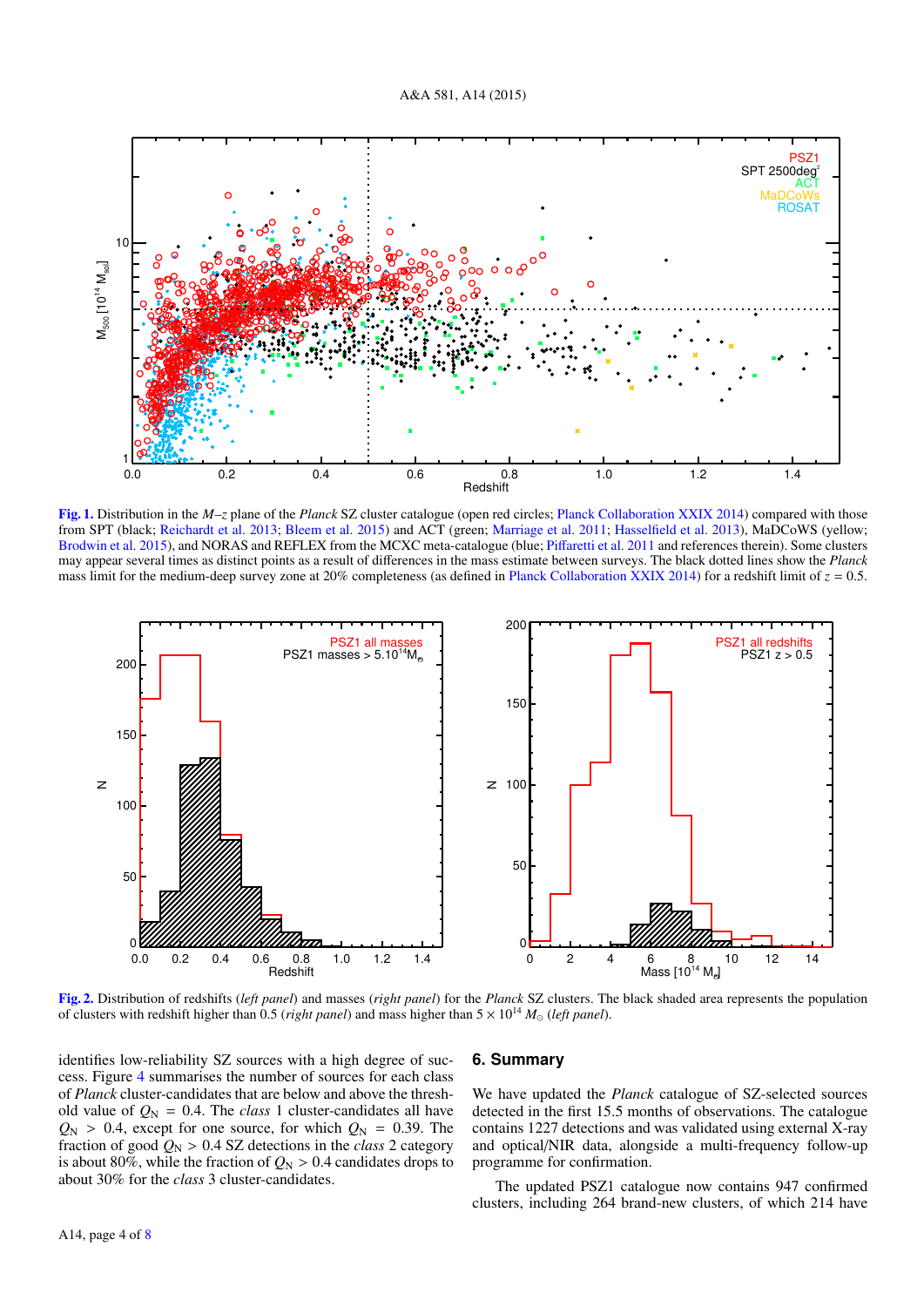<span id="page-4-0"></span>

| Table 1. Summary of the updates of PSZ1v2 for each cluster or candidate type. |
|-------------------------------------------------------------------------------|
|-------------------------------------------------------------------------------|

|                       | PSZ1 (2013) |          |        |             | PSZ1v2 (2015) |             |     |
|-----------------------|-------------|----------|--------|-------------|---------------|-------------|-----|
|                       | Number      | Redshift |        | Updates     | Number        | Redshift    |     |
|                       |             | Type     | Number |             |               | Type Number |     |
| "Previously known"    | 683         |          |        | $\mathbf 0$ | 683           |             |     |
|                       |             | undef    | 29     | $-8$        |               | undef       | 21  |
|                       |             | estim    | 5      | $-4$        |               | estim       | -1  |
|                       |             | phot     | 97     | $-43$       |               | phot        | 54  |
|                       |             | spec     | 552    | $+55$       |               | spec        | 607 |
| "Planck – discovered" | 178         |          |        | $+86$       | 264           |             |     |
|                       |             | undef    | 19     | $-6$        |               | undef       | 13  |
|                       |             | phot     | 72     | $+50$       |               | phot        | 122 |
|                       |             | spec     | 87     | $+42$       |               | spec        | 129 |
| Class <sub>1</sub>    | 54          |          |        | $-30$       | 24            |             |     |
|                       |             | undef    | 54     | $-30$       |               | undef       | 24  |
|                       |             | phot     |        | $+22$       |               | phot        |     |
|                       |             | spec     |        | $+8$        |               | spec        |     |
| Class <sub>2</sub>    | 170         |          |        | $-40$       | 130           |             |     |
|                       |             | undef    | 170    | $-40$       |               | undef       | 130 |
|                       |             | phot     |        | $+26$       |               | phot        |     |
|                       |             | spec     |        | $+14$       |               | spec        |     |
| Class <sub>3</sub>    | 142         |          |        | $-16$       | 126           |             |     |
|                       |             | undef    | 142    | $-16$       |               | undef       | 126 |
|                       |             | phot     |        | $+10$       |               | phot        |     |
|                       |             | spec     |        | $+6$        |               | spec        |     |

been confirmed by the Planck Collaboration follow-up programme. The remaining 280 cluster candidates have been divided into three classes according to their reliability, that is, according to the quality of evidence that they are probably bona fide clusters. To date, high-quality SZ detections in PSZ1 represent 24 sources, all of which are classified as high-quality clusters by our neural-network quality-assessment procedure. Lower reliability *class* 2 and 3 candidates represent 130 and 126 SZ sources, respectively (Table [1\)](#page-4-0). We find that ∼80% of the *class* 2 candidates are classified as high-quality clusters by our neuralnetwork quality-assessment procedure, whereas only 35% of the *class* 3 sources are considered high-quality SZ detections. Based on this assessment, the purity of the updated PSZ1 catalogue is ∼94%.

A total of 913 *Planck* clusters (i.e., 74.2% of all SZ detections) now have redshifts, of which 736 are spectroscopic values (i.e., 80.6% of all redshifts). The left-hand panel of Fig. [2](#page-3-0) shows the redshift distribution of all clusters (red) and the distribution for the clusters with masses higher than  $5 \times 10^{14} M_{\odot}$ (shaded black). The median redshift of the PSZ1 catalogue is about 0.23, and about 35% of the *Planck* clusters lie at redshifts higher than  $z = 0.3$ .

The origins and types of redshifts are shown in Fig. [3](#page-4-1) (this information is available in the updated catalogue). Association with MCXC clusters (Piff[aretti et al.](#page-6-5) [2011\)](#page-6-5) provides about 49.8% of the redshifts, all of which are spectroscopic. Follow-up observations undertaken by the Planck Collaboration provide 24.6% of the redshifts, about two thirds of which are spectroscopic. SDSS-based catalogues yield 11.7% of the redshifts, more than half of which are spectroscopic. NED and SIMBAD database searches yield 5.9% of the redshifts, the vast majority of which are spectroscopic. PanSTARRS data provide 4.4% of the redshifts, all of which are photometric. Finally, association with the

<span id="page-4-1"></span>

[Fig. 3.](http://dexter.edpsciences.org/applet.php?DOI=10.1051/0004-6361/201525787&pdf_id=3) Percentage of origin and type (photometric, spectroscopic) of the redshifts reported in PSZ1. To date, associations with MCXC clusters provide 49.8% of the redshifts, all spectroscopic. Follow-up observations by the Planck collaboration (FUs) provide 24.6% of the redshifts, of which 64.73% are spectroscopic. Associations with clusters from SDSS-based catalogues result in 11.7% of all redshifts, of which 58.9% are spectroscopic. Redshifts from the NED and SIMBAD databases represent 5.9% of all redshifts, 90.7% of which are spectroscopic. PanSTARRS data confirm 4.4% of the total redshift number, all of them photometric. Finally, the association with SZ catalogues (SPT and ACT) represents 3.5% of all redshifts, of which 71.9% are spectroscopic.

SPT and ACT SZ catalogues represents <sup>∼</sup>3.5% of all redshifts, most of which are spectroscopic.

For the *Planck* clusters with redshifts, we have provided a homogeneously defined mass estimated from the Compton *Y*-parameter. The *M*–*z* distribution of the *Planck* clusters is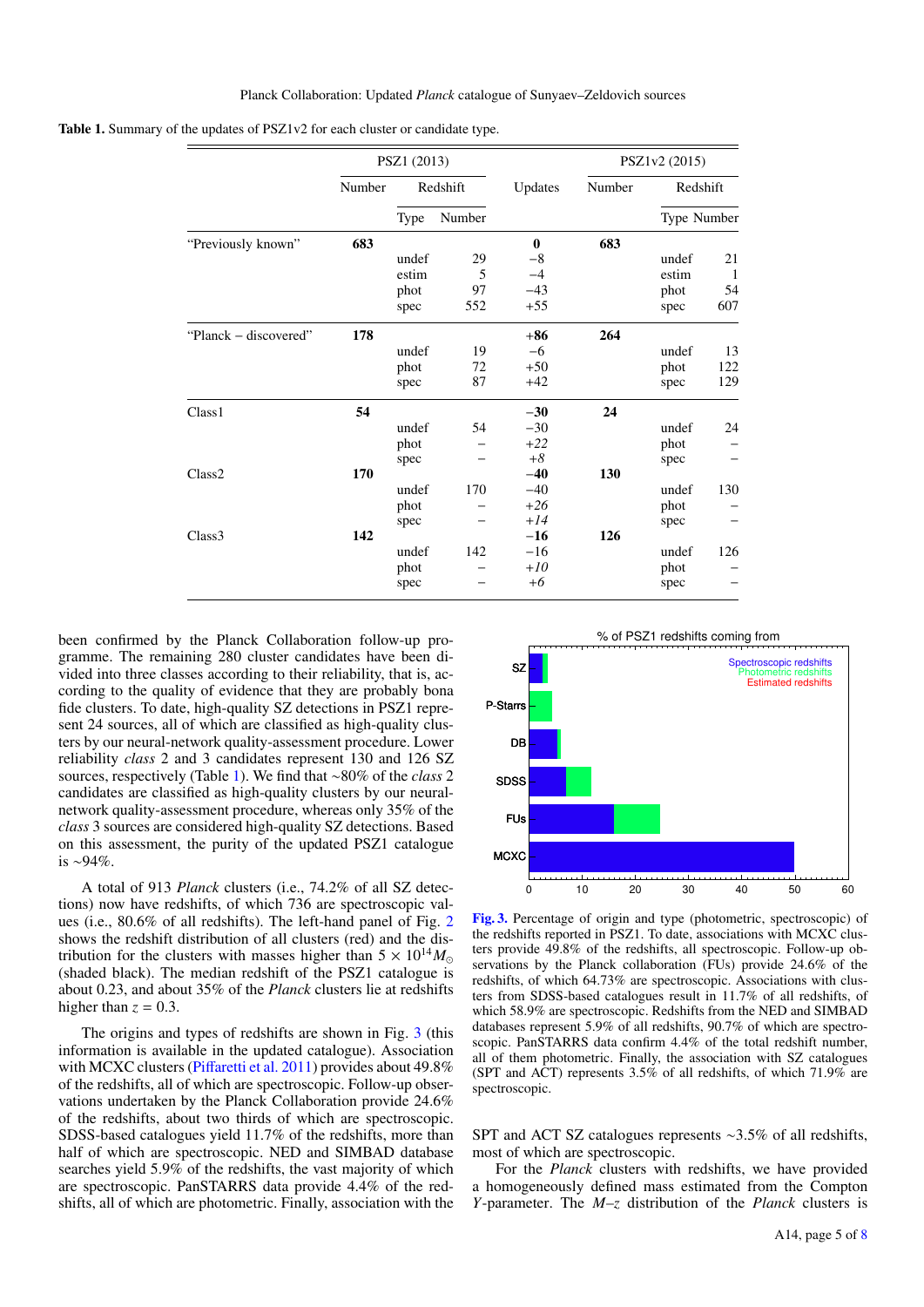<span id="page-5-4"></span>

[Fig. 4.](http://dexter.edpsciences.org/applet.php?DOI=10.1051/0004-6361/201525787&pdf_id=4) Number of *Planck* cluster-candidates below and above the neural-network quality-flag threshold  $Q_N = 0.4$ , denoting a high-quality SZ detection, for each reliability class.

shown by open red circles in Fig. [1,](#page-3-1) where it is compared with other large cluster surveys. Note that the masses are not homogenised and some clusters may appear several times as a result of differences in the mass estimation methods between surveys. The *Planck* cluster distribution probes a unique region in the *M*-*z* space occupied by massive,  $M \ge 5 \times 10^{14} M_{\odot}$ , highredshift ( $z \ge 0.5$ ) clusters. The *Planck* detections almost double the number of massive clusters with redshift higher than 0.5 with respect to other surveys.

*Acknowledgements.* The development of *Planck* has been supported by: ESA; CNES and CNRS/INSU-IN2P3-INP (France); ASI, CNR, and INAF (Italy); NASA and DoE (USA); STFC and UKSA (UK); CSIC, MICINN, JA and RES (Spain); Tekes, AoF and CSC (Finland); DLR and MPG (Germany); CSA (Canada); DTU Space (Denmark); SER/SSO (Switzerland); RCN (Norway); SFI (Ireland); FCT/MCTES (Portugal); and PRACE (EU). The authors thank N. Schartel, ESA *XMM-Newton* project scientist, for granting the DDT used for confirmation of SZ *Planck* candidates. The authors thank TUBITAK, IKI, KFU and AST for support in using RTT150; in particular we thank KFU and IKI for providing significant amounts of their observing time at RTT150. We also acknowledge the BTA 6 m telescope TAC for support of the optical follow-up project. The authors acknowledge the use of the INT and WHT telescopes operated on the island of La Palma by the Isaac Newton Group of Telescopes at the Spanish Observatorio del Roque de los Muchachos of the IAC; the NOT, operated on La Palma jointly by Denmark, Finland, Iceland, Norway, and Sweden, at the Spanish Observatorio del Roque de los Muchachos; the TNG, operated on La Palma by the Fundacion Galileo Galilei of the INAF at the Spanish Observatorio del Roque de los Muchachos; the GTC telescope, operated on La Palma by the IAC at the Spanish Observatorio del Roque de los Muchachos; and the IAC80 telescope operated on the island of Tenerife by the IAC at the Spanish Observatorio del Teide. Part of this research has been carried out with telescope time awarded by the CCI International Time Programme. The authors thank the TAC of the MPG/ESO-2.2m telescope for support of optical follow-up with WFI under *Max Planck* time. Observations were also conducted with ESO NTT at the La Silla Paranal Observatory. This research has made use of SDSS-III data. Funding for SDSS-III (<http://www.sdss3.org/>) has been provided by the Alfred P. Sloan Foundation, the Participating Institutions, the National Science Foundation, and DoE. SDSS-III is managed by the Astrophysical Research Consortium for the Participating Institutions of the SDSS-III Collaboration. This research has made use of the following databases: the NED and IRSA databases, operated by the Jet Propulsion Laboratory, California Institute of Technology, under contract with the NASA; SIMBAD, operated at CDS, Strasbourg, France; SZ cluster database (<http://szcluster-db.ias.u-psud.fr>) and SZ repository operated by IDOC operated by IAS under contract with CNES and CNRS.

# **Appendix A: Description of the updated PSZ1 catalogue**

The updated *Planck* catalogue of SZ sources is available at PLA[6](#page-5-5) and the SZ cluster database<sup>[7](#page-5-6)</sup>.

The updated PSZ1 gathers in a single table all the entries of the delivered catalogue mainly based on the *Planck* data and the entries of the external validation information based on ancillary data (Appendices B and C of [Planck Collaboration XXIX](#page-6-1) [2014,](#page-6-1) respectively). It also contains additional entries. It is provided in a fits format, together with a readme file.

The updated catalogue contains, when available, cluster ex-ternal identifications<sup>[8](#page-5-7)</sup> and consolidated redshifts. We added two new entries: the redshift type and the bibliographic reference. The three entries associated with the consolidated redshift reported in the catalogue are thus:

- Type of redshift: a string providing the different cases.
	- undef: undefined estim: estimated from red sequence
	- phot: photometric redshift
	- spec: spectroscopic redshifts
- Source of redshift: an integer value representing the origin of the redshifts.
	- –1: No redshift available
	- 1: MCXC updated compilation
	- 2: Databases NED and SIMBAD-CDS
	- 3: SDSS cluster catalogue from [Wen et al.](#page-6-6) [\(2012\)](#page-6-6)
	- 4: SDSS cluster catalogue from [Szabo et al.](#page-6-11) [\(2011\)](#page-6-11)
	- 5: SPT
	- 6: ACT
	- 7: Search in SDSS galaxy catalogue from Planck Collab., from Fromenteau 2010 and Fromenteau et al. (priv. comm.)
	- 8: SDSS catalogue from [Rozo et al.](#page-6-9) [\(2014\)](#page-6-9)
	- 10: Pan-STARRS1 Survey confirmation
	- 20: *XMM-Newton* confirmation from Planck Collab.
	- 50: ENO confirmation from Planck Collab.
	- 60: WFI-imaging confirmation from Planck Collab.
	- 65: NTT-spectroscopic confirmation from Planck Collab.
	- 500: RTT confirmation from Planck Collab.
	- 600: NOT confirmation from Planck Collab.
	- 650: GEMINI-spectroscopic confirmation from Planck Collab.
- <span id="page-5-3"></span><span id="page-5-2"></span><span id="page-5-1"></span><span id="page-5-0"></span>– Bibliographical references for the redshift.

<span id="page-5-7"></span><span id="page-5-6"></span><span id="page-5-5"></span>We also added a new entry describing the quality of the SZ detection in more detail. This is the flag  $Q_N$  derived from the artificial neural-network SED-based quality assesssment described in [Aghanim et al.](#page-5-1) [\(2015\)](#page-5-1).

#### **References**

Afanasiev, V. L., & Moiseev, A. V. 2005, [Astron. Lett., 31, 194](http://linker.aanda.org/10.1051/0004-6361/201525787/1) Aghanim, N., Hurier, G., Diego, J.-M., et al. 2015, [A&A, 580, A138](http://linker.aanda.org/10.1051/0004-6361/201525787/2) Bleem, L. E., Stalder, B., de Haan, T., et al. 2015, [ApJS, 216, 27](http://linker.aanda.org/10.1051/0004-6361/201525787/3) Brodwin, M., Greer, C. H., Leitch, E. M., et al. 2015, [ApJ, 806, 26](http://linker.aanda.org/10.1051/0004-6361/201525787/4)

- <sup>6</sup> <http://www.sciops.esa.int/index.php?page=>
- [Planck\\_Legacy\\_Archive&project=planck](Planck_Legacy_Archive&project=planck)

<http://szcluster-db.ias.u-psud.fr>

The external identification corresponds to the first identifier as defined in the external validation hierarchy adopted in [Planck](#page-6-1) [Collaboration XXIX](#page-6-1) [\(2014\)](#page-6-1).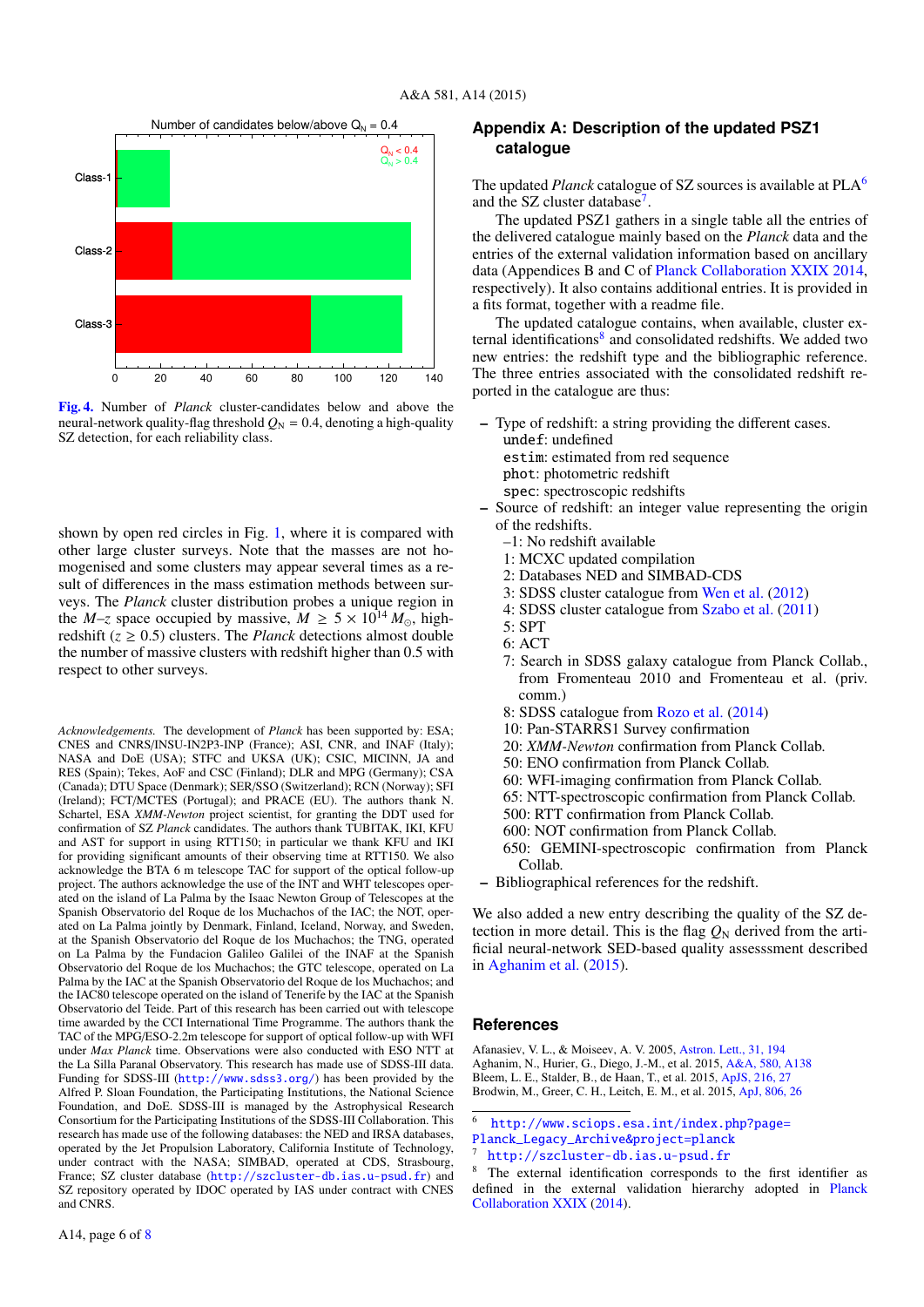- <span id="page-6-11"></span><span id="page-6-10"></span><span id="page-6-9"></span><span id="page-6-8"></span><span id="page-6-7"></span><span id="page-6-5"></span><span id="page-6-4"></span><span id="page-6-3"></span><span id="page-6-2"></span><span id="page-6-1"></span><span id="page-6-0"></span>Hasselfield, M., Hilton, M., Marriage, T. A., et al. 2013, [J. Cosmol. Astropart.](http://linker.aanda.org/10.1051/0004-6361/201525787/5) [Phys., 7, 8](http://linker.aanda.org/10.1051/0004-6361/201525787/5)
- <span id="page-6-6"></span>Kaiser, N., Aussel, H., Burke, B. E., et al. 2002, in Survey and Other Telescope Technologies and Discoveries, eds. J. A. Tyson, & S. Wolff, [SPIE Conf. Ser.,](http://linker.aanda.org/10.1051/0004-6361/201525787/6) [4836, 154](http://linker.aanda.org/10.1051/0004-6361/201525787/6)
- Liu, J., Hennig, C., Desai, S., et al. 2015, [MNRAS, 449, 3370](http://linker.aanda.org/10.1051/0004-6361/201525787/7)
- Marriage, T. A., Acquaviva, V., Ade, P. A. R., et al. 2011, [ApJ, 737, 61](http://linker.aanda.org/10.1051/0004-6361/201525787/8)
- Piffaretti, R., Arnaud, M., Pratt, G. W., Pointecouteau, E., & Melin, J.-B. 2011, [A&A, 534, A109](http://linker.aanda.org/10.1051/0004-6361/201525787/9)
- Planck Collaboration VIII. 2011, [A&A, 536, A8](http://linker.aanda.org/10.1051/0004-6361/201525787/10)
- Planck Collaboration XXIX. 2014, [A&A, 571, A29](http://linker.aanda.org/10.1051/0004-6361/201525787/11)
- Planck Collaboration Int. XXVI. 2015, A&A, in press,
- DOI: 10.1051/0004-6361/201424674
- Reichardt, C. L., Stalder, B., Bleem, L. E., et al. 2013, [ApJ, 763, 127](http://linker.aanda.org/10.1051/0004-6361/201525787/13)
- Rozo, E., Rykoff, E. S., Becker, M., Reddick, R. M., & Wechsler, R. H. 2014, ArXiv e-prints [[arXiv:1410.1193](http://arxiv.org/abs/1410.1193)]
- Szabo, T., Pierpaoli, E., Dong, F., Pipino, A., & Gunn, J. 2011, [ApJ, 736, 21](http://linker.aanda.org/10.1051/0004-6361/201525787/15) Wen, Z. L., Han, J. L., & Liu, F. S. 2012, [ApJS, 199, 34](http://linker.aanda.org/10.1051/0004-6361/201525787/16)
- <sup>1</sup> APC, AstroParticule et Cosmologie, Université Paris Diderot, CNRS/IN2P3, CEA/lrfu, Observatoire de Paris, Sorbonne Paris Cité, 10 rue Alice Domon et Léonie Duquet, 75205 Paris Cedex 13, France
- <sup>2</sup> Aalto University Metsähovi Radio Observatory, Metsähovintie 114, 02540 Kylmälä, Finland
- <sup>3</sup> Academy of Sciences of Tatarstan, Bauman Str., 20, Kazan, 420111, Republic of Tatarstan, Russia
- <sup>4</sup> African Institute for Mathematical Sciences, 6-8 Melrose Road, Muizenberg, Cape Town, South Africa
- <sup>5</sup> Agenzia Spaziale Italiana Science Data Center, via del Politecnico snc, 00133 Roma, Italy
- <sup>6</sup> Agenzia Spaziale Italiana, Viale Liegi 26, Roma, Italy
- <sup>7</sup> Astrophysics Group, Cavendish Laboratory, University of Cambridge, J J Thomson Avenue, Cambridge CB3 0HE, UK
- Astrophysics & Cosmology Research Unit, School of Mathematics, Statistics & Computer Science, University of KwaZulu-Natal, Westville Campus, Private Bag X54001, 4000 Durban, South Africa
- <sup>9</sup> Atacama Large Millimeter/submillimeter Array, ALMA Santiago Central Offices, Alonso de Cordova 3107, Vitacura, Casilla 763 0355 Santiago, Chile
- <sup>10</sup> CITA, University of Toronto, 60 St. George St., Toronto, ON M5S 3H8, Canada
- <sup>11</sup> CNRS, IRAP, 9 Av. colonel Roche, BP 44346, 31028 Toulouse Cedex 4, France
- <sup>12</sup> California Institute of Technology, Pasadena, California, USA
- <sup>13</sup> Centre for Theoretical Cosmology, DAMTP, University of Cambridge, Wilberforce Road, Cambridge CB3 0WA, UK
- <sup>14</sup> Centro de Astrofísica, Universidade do Porto, Rua das Estrelas, 4150-762 Porto, Portugal
- <sup>15</sup> Centro de Estudios de Física del Cosmos de Aragón (CEFCA), Plaza San Juan, 1, planta 2, 44001, Teruel, Spain
- <sup>16</sup> Computational Cosmology Center, Lawrence Berkeley National Laboratory, Berkeley, California 92093-0424, USA
- <sup>17</sup> Consejo Superior de Investigaciones Científicas (CSIC), 28040 Madrid, Spain
- <sup>18</sup> DSM/Irfu/SPP, CEA-Saclay, 91191 Gif-sur-Yvette Cedex, France
- <sup>19</sup> DTU Space, National Space Institute, Technical University of Denmark, Elektrovej 327, 2800 Kgs. Lyngby, Denmark
- <sup>20</sup> Département de Physique Théorique, Université de Genève, 24 Quai E. Ansermet, 1211 Genève 4, Switzerland
- <sup>21</sup> Departamento de Física Fundamental, Facultad de Ciencias, Universidad de Salamanca, 37008 Salamanca, Spain
- <sup>22</sup> Departamento de Física, Universidad de Oviedo, Avda. Calvo Sotelo s/n, 33007 Oviedo, Spain
- <sup>23</sup> Department of Astronomy and Astrophysics, University of Toronto, 50 Saint George Street, Toronto, Ontario M5S 3H4, Canada
- <sup>24</sup> Department of Astronomy and Geodesy, Kazan Federal University, Kremlevskaya Str., 18, 420008, Kazan, Russia
- <sup>25</sup> Department of Astrophysics/IMAPP, Radboud University Nijmegen, PO Box 9010, 6500 GL Nijmegen, The Netherlands
- <sup>26</sup> Department of Electrical Engineering and Computer Sciences, University of California, Berkeley, California, CA 94720-1770, USA
- <sup>27</sup> Department of Physics & Astronomy, University of British Columbia, 6224 Agricultural Road, Vancouver, British Columbia Y6T 121, Canada
- <sup>28</sup> Department of Physics and Astronomy, Dana and David Dornsife College of Letter, Arts and Sciences, University of Southern California, Los Angeles, CA 90089, USA
- <sup>29</sup> Department of Physics and Astronomy, University College London, London WC1E 6BT, UK
- <sup>30</sup> Department of Physics and Astronomy, University of Sussex, Brighton BN1 9QH, UK
- <sup>31</sup> Department of Physics, Florida State University, Keen Physics Building, 77 Chieftan Way, Tallahassee, Florida, FL 32306-4350, USA
- <sup>32</sup> Department of Physics, Gustaf Hällströmin katu 2a, University of Helsinki, 00014 Helsinki, Finland
- <sup>33</sup> Department of Physics, Princeton University, Princeton, New Jersey, NJ 08544-0708, USA
- <sup>34</sup> Department of Physics, University of California, Berkeley, California CA 94720-3840, USA
- <sup>35</sup> Department of Physics, University of California, One Shields Avenue, Davis, California CA 95616, USA
- <sup>36</sup> Department of Physics, University of California, Santa Barbara, California, CA 93106-9530, USA
- Department of Physics, University of Illinois at Urbana-Champaign, 1110 West Green Street, Urbana, Illinois, IL 61701-3080 USA
- <sup>38</sup> Dipartimento di Fisica e Astronomia G. Galilei, Università degli Studi di Padova, via Marzolo 8, 35131 Padova, Italy
- <sup>39</sup> Dipartimento di Fisica e Scienze della Terra, Università di Ferrara, via Saragat 1, 44122 Ferrara, Italy
- <sup>40</sup> Dipartimento di Fisica, Università La Sapienza, P.le A. Moro 2, 00185 Roma, Italy
- <sup>41</sup> Dipartimento di Fisica, Università degli Studi di Milano, via Celoria, 16, 20133 Milano, Italy
- <sup>42</sup> Dipartimento di Fisica, Università degli Studi di Trieste, via A. Valerio 2, 34127 Trieste, Italy
- <sup>43</sup> Dipartimento di Fisica, Università di Roma Tor Vergata, via della Ricerca Scientifica, 1, 00133 Roma, Italy
- <sup>44</sup> Discovery Center, Niels Bohr Institute, Blegdamsvej 17, 2100 Copenhagen, Denmark
- <sup>45</sup> Dpto. Astrofísica, Universidad de La Laguna (ULL), 38206 La Laguna, Tenerife, Spain
- <sup>46</sup> European Southern Observatory, ESO Vitacura, Alonso de Cordova 3107, Vitacura, Casilla 19001, Santiago, Chile
- <sup>47</sup> European Space Agency, ESAC, Planck Science Office, Camino bajo del Castillo s/n, Urbanización Villafranca del Castillo, Villanueva de la Cañada, 28692 Madrid, Spain
- <sup>48</sup> European Space Agency, ESTEC, Keplerlaan 1, 2201 AZ Noordwijk, The Netherlands
- Finnish Centre for Astronomy with ESO (FINCA), University of Turku, Väisäläntie 20, 21500, Piikkiö, Finland
- <sup>50</sup> GEPI, Observatoire de Paris, Section de Meudon, 5 place J. Janssen, 92195 Meudon Cedex, France
- <sup>51</sup> Helsinki Institute of Physics, Gustaf Hällströmin katu 2, University of Helsinki, 00014 Helsinki, Finland
- <sup>52</sup> INAF Osservatorio Astrofisico di Catania, via S. Sofia 78, 95123 Catania, Italy<br>INAF - 0
- <sup>53</sup> INAF Osservatorio Astronomico di Padova, Vicolo dell'Osservatorio 5, 35122 Padova, Italy
- <sup>54</sup> INAF Osservatorio Astronomico di Roma, via di Frascati 33, 00040 Monte Porzio Catone, Italy
- <sup>55</sup> INAF Osservatorio Astronomico di Trieste, via G.B. Tiepolo 11, 34143 Trieste, Italy
- <sup>56</sup> INAF Istituto di Radioastronomia, via P. Gobetti 101, 40129 Bologna, Italy
- <sup>57</sup> INAF/IASF Bologna, via Gobetti 101, 40129 Bologna, Italy
- <sup>58</sup> INAF/IASF Milano, via E. Bassini 15, 20133 Milano, Italy
- <sup>59</sup> INFN, Sezione di Bologna, via Irnerio 46, 40126, Bologna, Italy